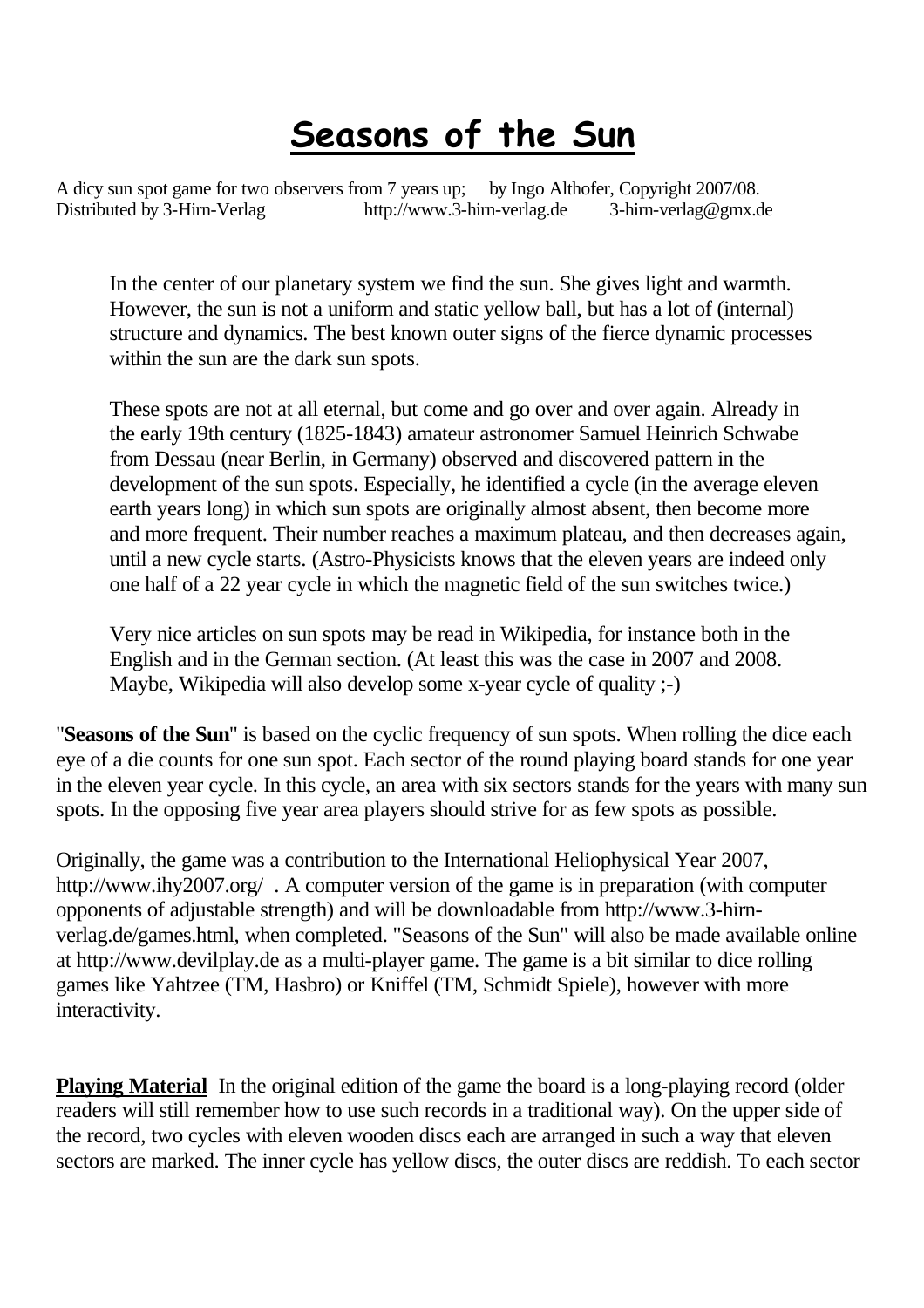belongs a value, indicated by a number in golden digits. There are 36 small dice for rolling and counting the sun spots.

**Preparation for the Game** The small dice are collected on a heap in the center of the record, such that both players can easily grasp them. Two of the dice are used to make a random decision who gets the first move. This player becomes the owner of the outer cycle of discs, his opponent gets the inner cycle.

**Course of the Game (simplified basic version)** The two players move in turn - but with a few exceptions. The player to move rolls with three "new" dice. Then he puts the outcome on a free disc in his cycle. Two different cases can happen.

(i) The dice are put in a sector, which was completely empty. Then the next move is executed by the other player.

(ii) The dice are put in a sector, where the opponent had placed already his dice. Three subcases are distinguished, depending on the eye-sums of the two players in this sector.

(ii-a) Losing a sector: When the eye-sum of the opponent is larger, he has won the sector and has to make the next move.

(ii-b) Neutralising a sector: When the eye-sums of both players are identical, all dice (from both players) in this sector are taken back on the heap. So, the sector is completely free again, and players will put dice there again in later turns.

(ii-c) Winning a sector: When a player wins a sector by completing it, the turn order is changed: he has to roll another three dice. The new turn order remains valid until another sector is won by a completing player.

(Observe: The order is NOT changed when a player loses a sector by completing it. The order is also not changed in case of neutralization.)

When near the end of a game one player has occupied already all eleven discs in his cycle this player has to pass until either there comes to being a free disc for him again (by neutralization through the opponent) or until the opponent also has completed his cycle. When all 22 discs are occupied, the final counting is done.

Why do 36 dice suffice? When a sector is complete, it contains six dice (three from each player). But for indicating both completeness and winner status of this sector, two dice are enough. In a Max sector: the disc of the winner is marked by a single die with six eyes, the loser's disc by a single die with one eye. Vice versa, in a Min sector the disc of the winner is marked by a single die with one eye and the loser's disc by a single die with six eyes. The other four dice are put back into the big heap.

**End of the Game and Final Counting** Because of the "neutralization rule", at the end of the game each sector will have a unique winner: the one with the highest score in a Max sector; the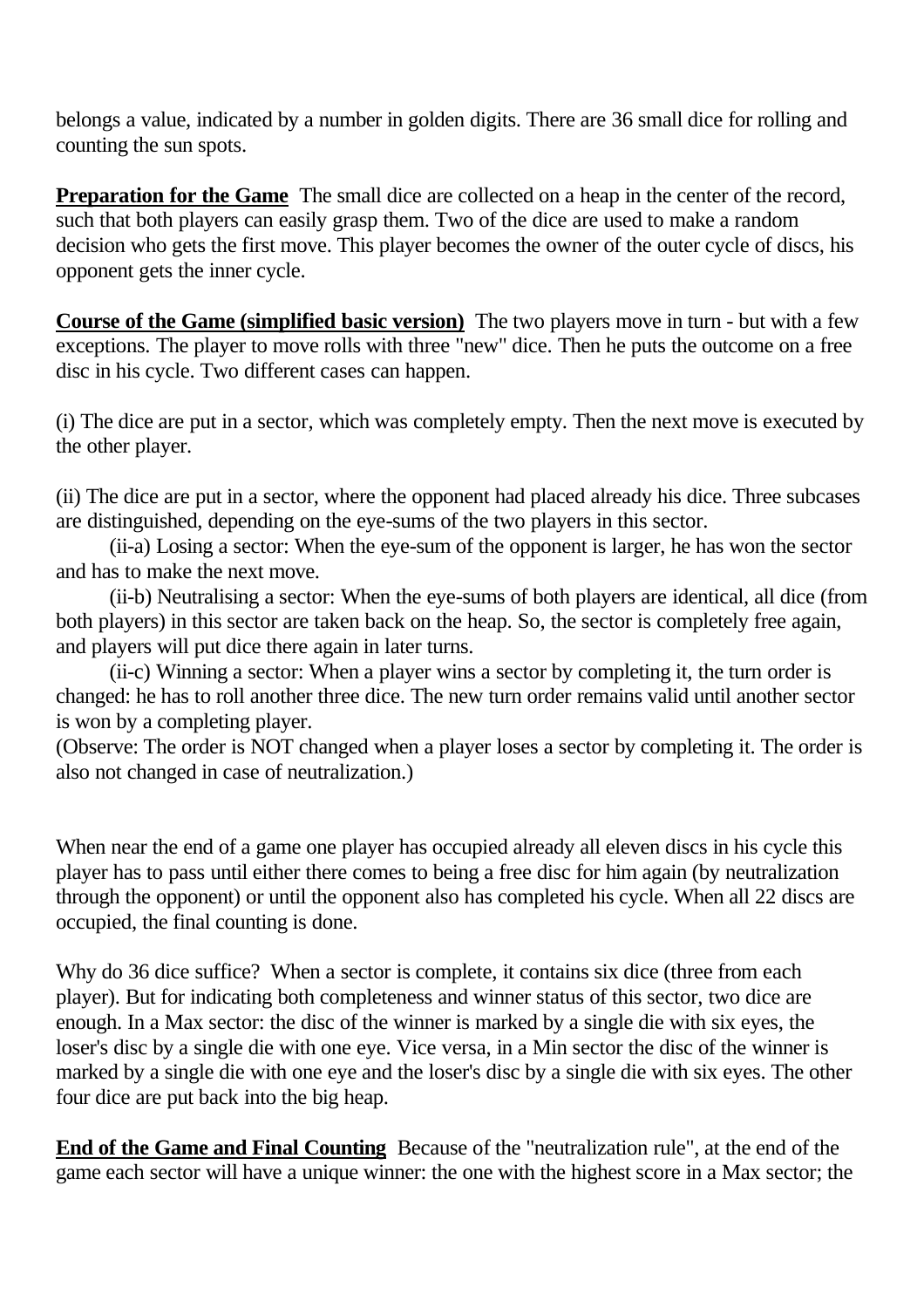one with the lowest score in a Min sector. The value of a sector is given to that player who has the best score in it. Overall winner is the player with the highest sum of values, summed over all sectors.

Here is a table with an example for the final scores. In the first row the sectors and their values are listed. In row "EyeSum-A" the scores of player A are given. Row "EyeSum-B" contains the scores of player B.

| Year     | $Max-8$ | $Max-10$ | $Max-15$ | Max-13        | $Max-9$  | $Max-5$ |
|----------|---------|----------|----------|---------------|----------|---------|
| EyeSum-A | $12**$  | 11       | $16***$  | 17            | 14       | $12**$  |
| EyeSum-B | q       | $14***$  | 13       | $18**$        | $15***$  | 10      |
| Year     | Min-9   | $Min-11$ | $Min-17$ | <b>Min-13</b> | $Min-10$ |         |
| EyeSum-A | 9       | $5**$    | $3***$   | 6             | $10**$   |         |
| EyeSum-B | $8**$   | 10       | 5        | $4**$         | 12       |         |

\*\* and the Underlines mark the winner of a sector. So, player A has won the sectors Max-8, Max-15, Max-5, Min-11, Min-17 und Min-10. This gives him a final result of  $8 + 15 + 5 + 11 +$  $17 + 10 = 66$  points. Player B has won the sectors Max-10, Max-13, Max-9, Min-9 und Min-13, which gives him a final result of  $10 + 13 + 9 + 9 + 13 = 54$  points. Hence, player A has achieved a (narrow) win by 66-54 points.

Computation of the final result is simplified when before the counting in all sectors the dice of the non-winning player are taken away. Hint: The sum of all eleven sector values is 120; 60 points in the Max area, and the other 60 points in the Min area. This makes it easy to check if the two final scores have been computed correctly.

**Full Version of the Game** Often enough a player is not happy with the eye sum he rolled. In the full version of the game the player is allowed to roll again all those dice which he does not like - but once only and simultaneously. An example: the player has rolled  $(2,3,6)$  and wants to get a high score. Then it makes sense to throw the first two dice (2 and 3) again.

It is highly recommended to look through the sample game on the website <http://www.althofer.de/seasons>-sample.html (not just because of the qualitiy of that game, but simply for a better understanding of the rules).

## **Hints for Strategy and Tactics**

\* Of course, players should try to put their very good rolls in the Max- and Min-sectors with highest values (Max-15, Min-17, ...). But sometimes it may be better to place a (very) good score in a sector with slightly lower value to win that sector for sure when the opponent had put already his dice in there.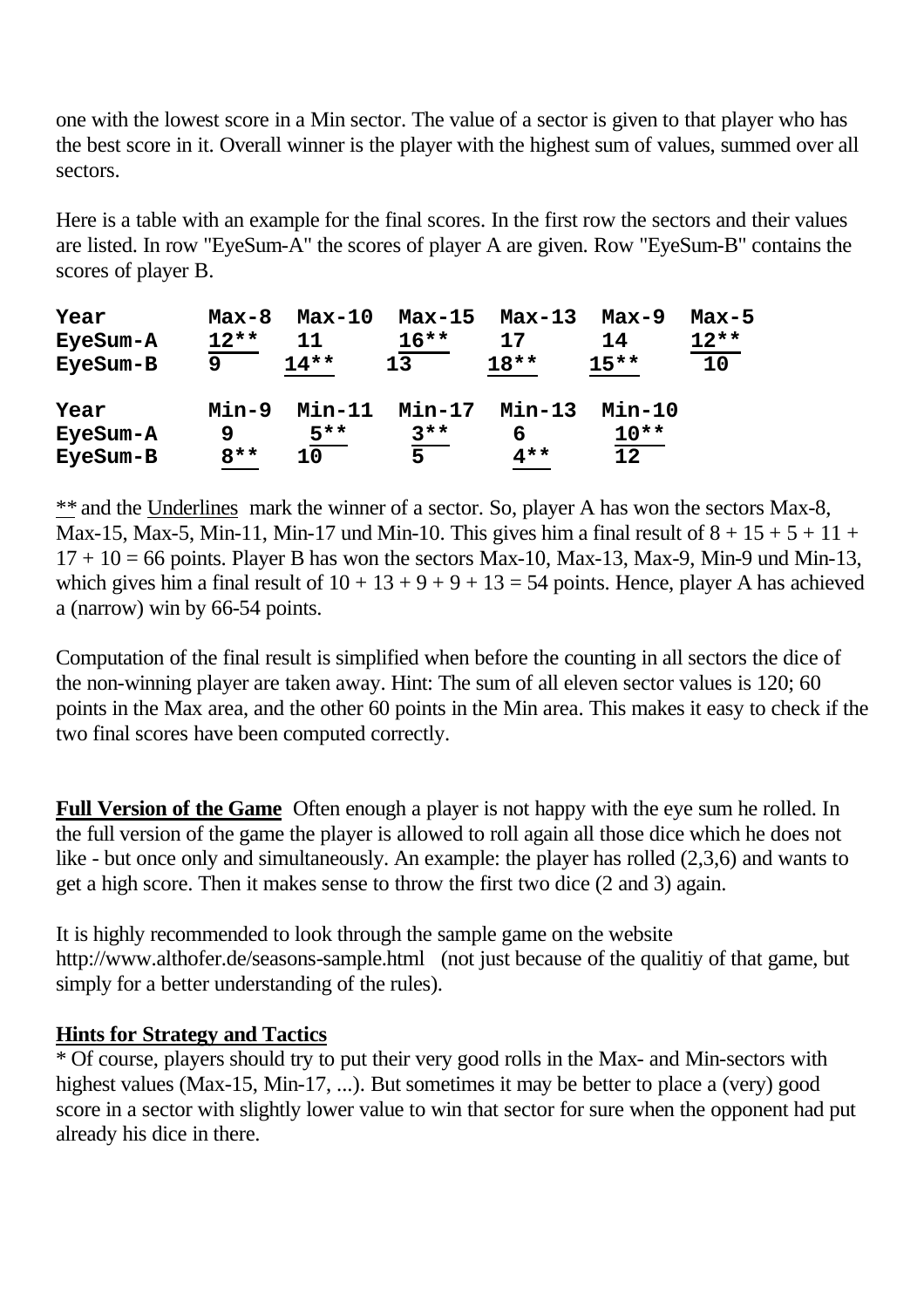\* Sometimes it makes sense to put a mediocre roll (eye sums 10 and 11 are the worst scores, as they are nearest to the expected value of  $3*7/2 = 10.5$ ) on a high-value sector which is already almost safe for the opponent because of his very good score.

\* The smallest possible eye sum with three dice is 3, the highest possible is 18. Both scores occur (in a roll without repetition) with probability 1 / 216, so with less than half a percent, each. Taking into account the possibility of onefold repetition for each die, the probabilities for 6-6-6 and 1-1-1 are about 2,85 %, each.

\* In her diploma thesis, mathematics student Astrid Irmer (from Jena University) has analysed "Seasons of the Sun" with computer help. One of her most trivial - but nevertheless important observations was that at least five won sectors are needed to win a game. (The best total value achievable by four sectors is  $17+15+13+13=58$ .

\* There is a philosophy behind the "change of turn order" in the rule: It is an advantage to play in the backhand position. By winning a sector, the player shall come in a "more forhand" position.

\* In "Seasons of the Sun" late chances occur frequently. When a player has an unfavorable intermediate score he should not resign early. The game may tilt in the last few moves, when either the player in the lead does not roll the eyes he needs (this may happen especially when he has left open sectors in only one area - either Max or Min) or when he has completed already all sectors whereas the opponent still has several discs to fill.

## **"Seasons of the Sun" with Three Players (**69 dice required**)**

Outside of the two cycles with wooden discs a fictive third cycle is established which belongs to the third player. The three players move in turn. Again, the only exception is when someone directly wins a sector by completing it: this player has to make one more move. Afterwards the game proceeds in normal clockwise order, until again some sector is "won by a completing move". Near the end of the game all players pass who have already all eleven discs filled. Each sector will be won by a single player, giving him the value of this sector. Overall winner is the player with the highest value sum.

Also in this 3-player version neutralisation of sectors may happen, namely when all three discs of a sector are filled, and the best score (among the three scores) is not unique. Then the sector is completely cleared - and free for new moves again. (Beware: Even in the special situation that in a Max-sector two 18-scores or in a Min-sector two 3-scores are there the sector is neutralized only when all three discs are filled.)

Here is a (rather artificial) end position of a three player game and the resulting evaluation.